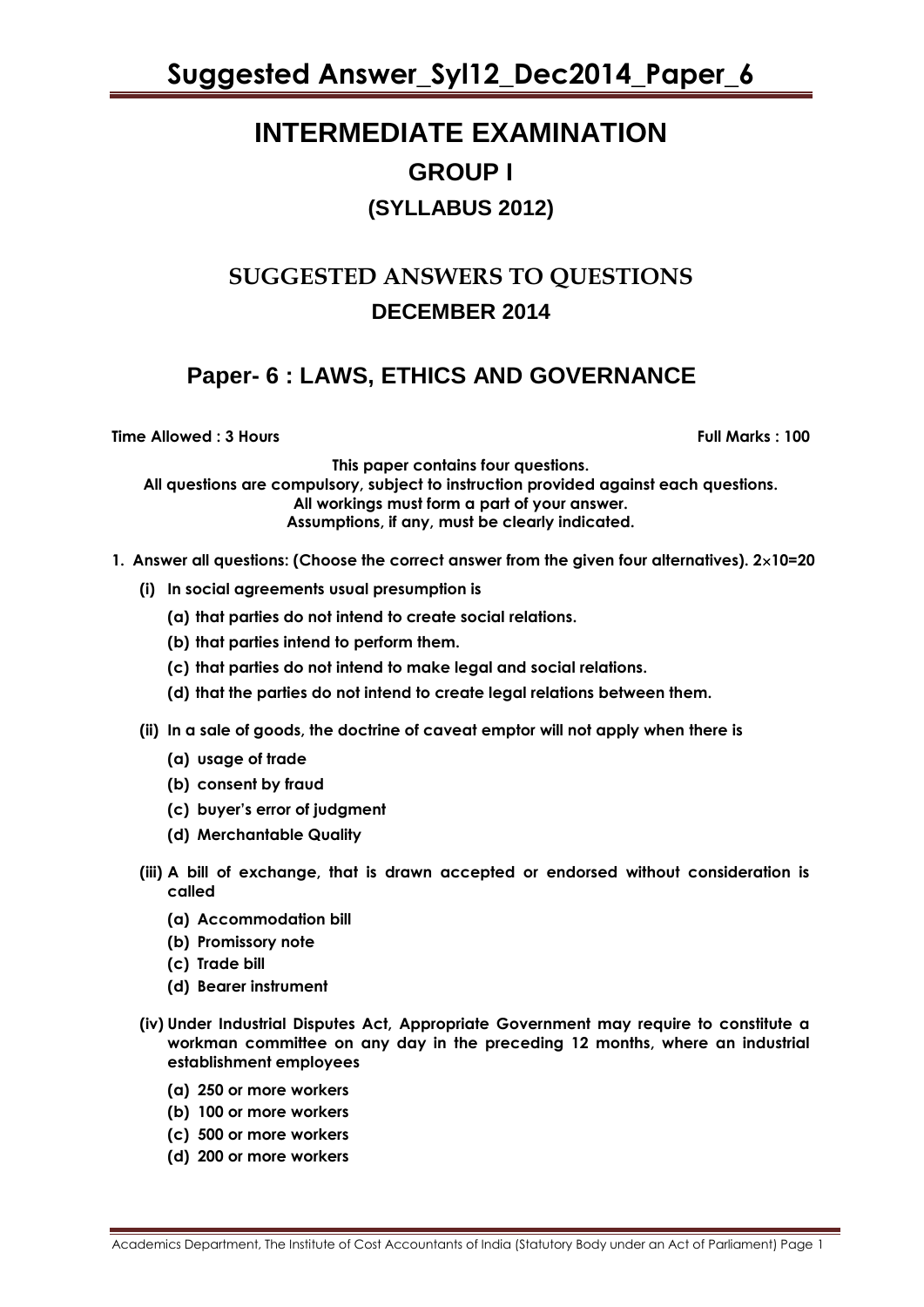- **(v) Employee"s State Insurance Act, 1948 is applicable to all** 
	- **(a) factories including factories belonging to Government and seasonal factories.**
	- **(b) factories excluding seasonal factories.**
	- **(c) factories including factories belonging to Government and seasonal but excluding Silk factory.**
	- **(d) factories including factories belonging to Government but excluding seasonal factories.**
- **(vi) A partner must give a public notice of his retirement from the firm in order absolve himself from the liability for the acts of the other partners done after his retirement is known as** 
	- **(a) Dormant partner**
	- **(b) Ostensible partner**
	- **(c) Nominal partner**
	- **(d) Partner by estoppel**
- **(vii)A prospectus which does not have complete particulars on the price of securities offered and the quantum of securities offered by the company is known as** 
	- **(a) Statement in lieu of prospectus**
	- **(b) Red-herring prospectus**
	- **(c) Deemed prospectus**
	- **(d) Shelf prospectus**
- **(viii) Which of the following is often considered as one of the "four pillars" of corporate governance?** 
	- **(a) Shareholders**
	- **(b) Stake holders**
	- **(c) Internal Auditor**
	- **(d) Tax Auditor**
- **(ix) The crucial step in understanding business ethics is** 
	- **(a) Establishing codes of ethics**
	- **(b) Learning to recognize ethical issues**
	- **(c) Having efficient operations**
	- **(d) Implementing s strategic plan**
- **(x) Which of the following reason is applicable for unethical business practices?**
	- **(a) Workplace Surveillance**
	- **(b) Profit making by some of the big companies**
	- **(c) Success of the company**
	- **(d) Administrative corruption**

#### **Answer:**

- 1. (i) (d) That the parties do not intend to create legal relations between them.
	- (ii) (d) Merchantable Quality
	- (iii) (a) Accommodation bill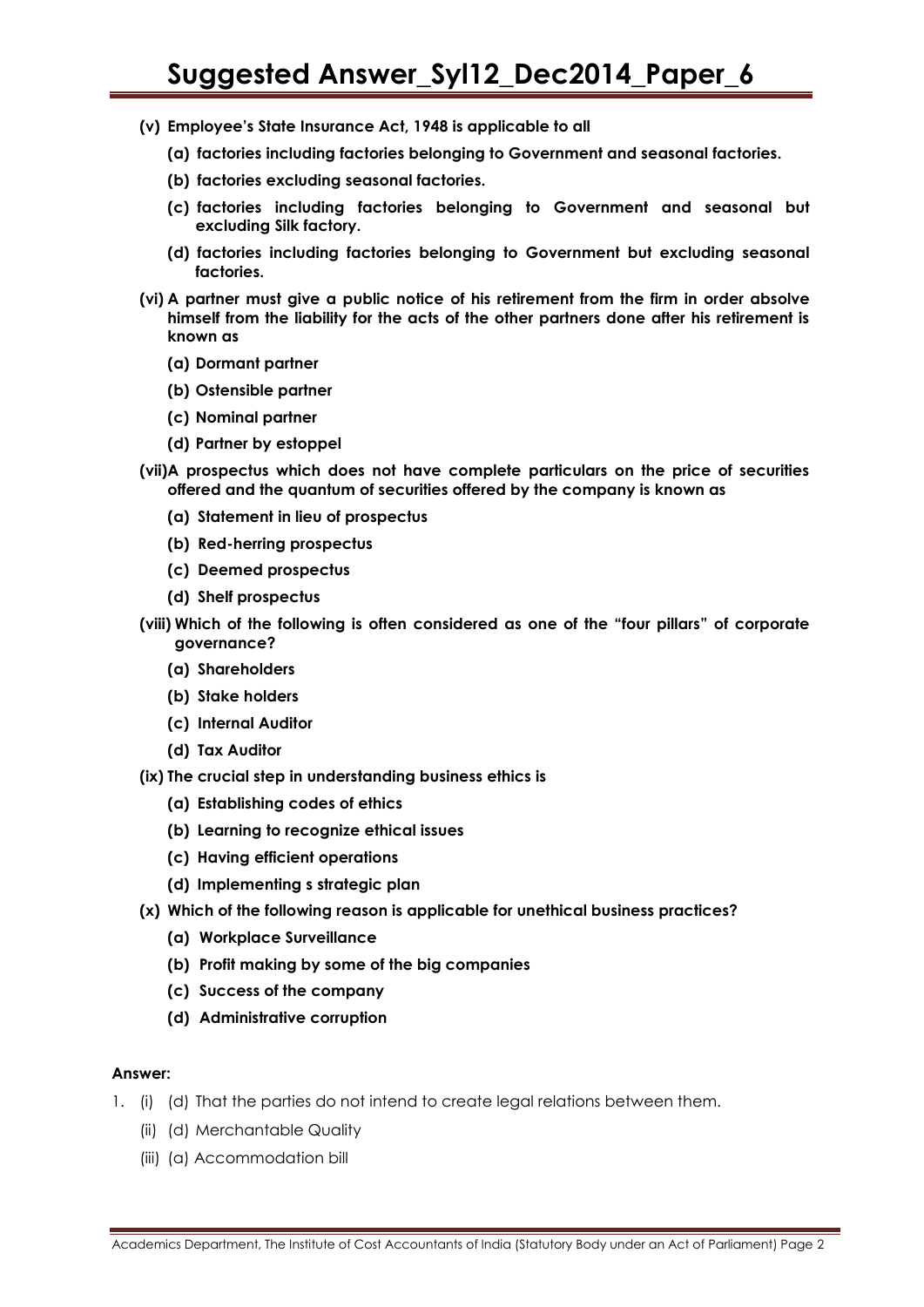- (iv) (b) 100 or more workers
- (v) (d) Factories including factories belonging to Government but excluding seasonal factories
- (vi) (b) Ostensible partner
- (vii)(b) Red-herring prospectus
- (viii) (c) Internal Auditor
- (ix) (b) Learning to recognize ethical issues
- (x) (d) Administrative corruption

#### **2. Answer any four questions: 12x4=48**

- **(a) (i) Makhan, seeing a mobile phone in a showcase of a shop which was marked for sale for** ` **2,000, enters the shop, places** ` **2,000 on cash counter and told to give him displayed mobile. Shop owner refused. Can the shop owner refuse to sale the displayed mobile? 3**
	- **(ii) A, B, C are partners in a firm. As per terms of the partnership deed, A is entitled to 20% of the partnership property and profits. A retires from firm and dies after 15 days. B, C continues business of the firm without settling accounts. What are the rights of A"s legal representatives against the firm under the Indian Partnership Act, 1932? 3**
	- **(iii) Mr. Punit obtains fraudulently from Rohan a crossed cheque "Not Negotiable". He transfers the cheque to Sunit, who gets the cheque encashed from ABC bank limited which is not the drawee bank. Rohan on coming to know about the fraudulent act of Mr. Punit sues ABC Bank for the recovery of the money. Examine with reference to the relevant provisions of the Negotiable Instruments Act, 1881, whether Rohan will succeed in his claim. Would your answer be still the same in case Mr. Punit does not transfer the cheque and gets the cheque encashed from ABC Bank himself? 4**
	- **(iv) What is Average Pay as per Industrial Disputes Act, 1947? 2**
- **(b)** (i) W, the wife of H, who is lunatic, purchases a diamond set of  $\bar{\tau}$  10 lacs from a **jeweller on credit. Referring to the provisions of the Indian Contract Act, 1872, decide whether the jeweller is entitled to claim the above amount from the property of H. 4**
	- **(ii) A limited liability partnership wants to shift its registered office from Udaipur in the State of Rajasthan to Gurgaon in the State of Haryana. What procedure the corporate has to follow? 4**
	- **(iii) Lalit delivered sarees valuing** ` **50,000 to Rohit on "Sale or Return Basis". Rohit further delivered these sarees to Sumit and Sumit to Mohit on the same terms and conditions. Subsequently, these sarees were burnt by fire while in the custody of Mohit. Lalit filed a suit against Mohit for the recovery of the price, with reference to provisions of the Sale of Goods Act, 1930, examine whether Lalit"s suit for the price shall be maintainable. 4**
- **(c) (i) Anil Pvt. Ltd. imposed in a fine on Anurag, one of its employees for regularly reporting late for work. The fine was imposed on 4th June 2014. The management wanted to recover the amount in November 2014 during half yearly increment. Can the Company recover this amount of fine, state your views as per Payment of Wages Act, 1936. 2**

Academics Department, The Institute of Cost Accountants of India (Statutory Body under an Act of Parliament) Page 3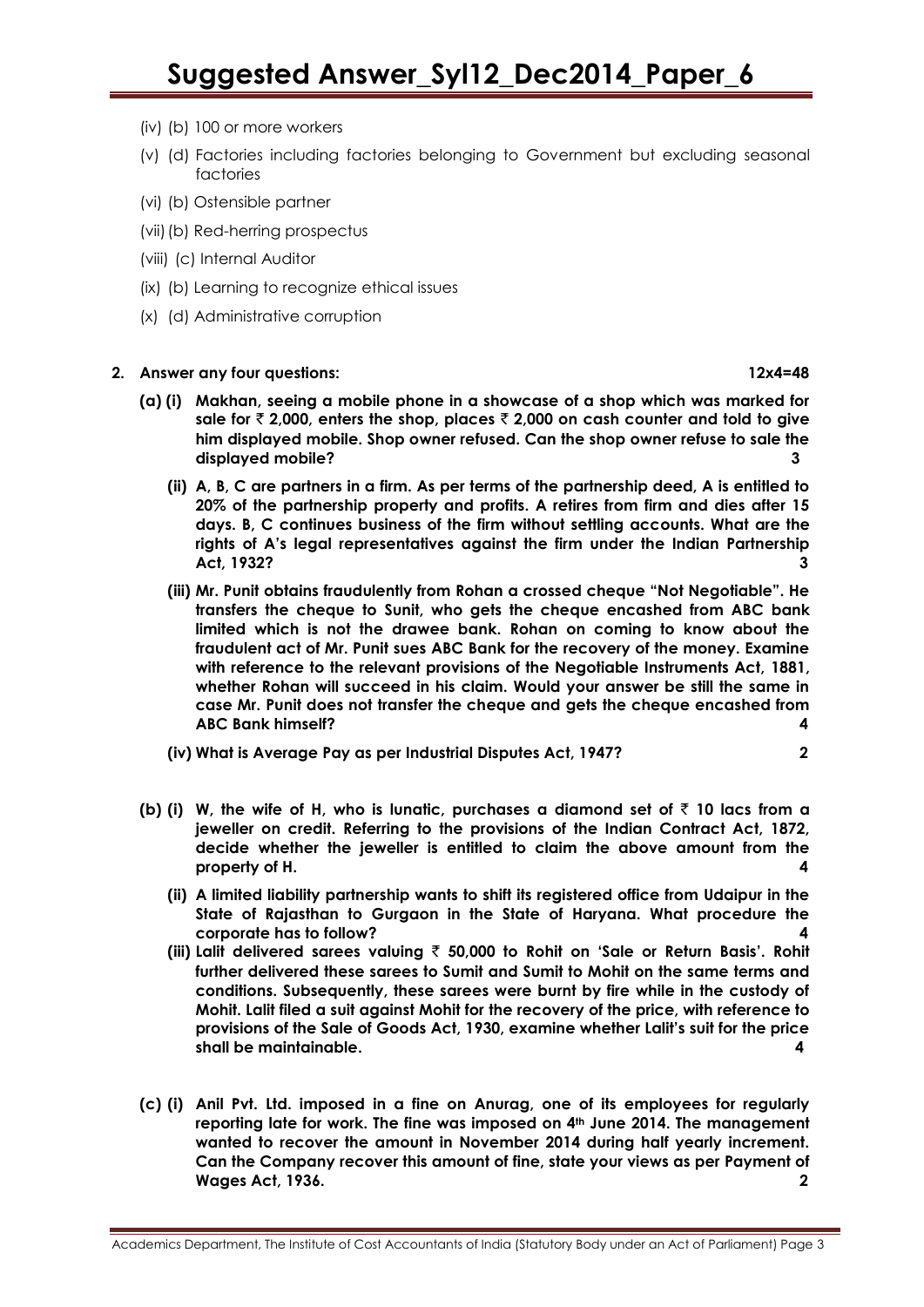- **(ii) A is engaged in two types of job in a factory, that of mechanic and watchman. The wage rates are different for two different jobs. The employer calculates his minimum wage on an average rate. State whether this is correct, and explain your views as per Payment of Minimum Wages Act, 1948. 2**
- **(iii) State the Salient features of Employees Deposit Linked Insurance as outlined in Employee"s Provident Fund & Miscl. Provisions Act, 1952. 4**
- **(iv) How does Money Laundering take place under Prevention of Money Laundering Act, 2011? 4**
- **(d) (i) RK sells 200 bales of clothes to SK and sends 100 bales by lorry and 100 bales by Railway. SK receives delivery of 100 bales sent by lorry, but before he receives the delivery of the bales sent by railway, he becomes bankrupt. RK being still unpaid, stops the goods in transit. The official receiver, on SK"s insolvency claims the goods. Decide the case with reference to the provisions of the Sale of Goods Act, 1930. 4**
	- **(ii) State the circumstances under which the drawer of a cheque will be liable for an offence relating to dishonor of the cheque under the Negotiable Instrument Act, 1881. Examine, whether there is an offence under the Negotiable Instrument Act, 1881, if a Drawer of a cheque after having issued the cheque, informs the Drawee not to present the cheque as well as informs the Bank to stop the payment. 5**
	- **(iii) The workers of a factory were paid a lump sum Bonus during Id festival, which was not in a fixed time of the year. When the statutory bonus becomes due, can the employer adjust the festival bonus from it? What other dues, if any, may be deducted from the statutory bonus? 3**
- **(e) (i) State the circumstances in which surety is not discharged. 3**
	- **(ii) Abhishek contracts to sell Bhusan, by showing sample, certain quantity of tea described as "Best quality Darjeeling tea." The tea when delivered matches with the sample, but it is not Darjeeling tea. Referring to the provisions of Sale of Goods Act, 1930 advise the remedy, if any, available to Bhusan. 3**
	- **(iii) When is an employer liable and not liable to pay compensation to a workman for personal injury under Employees Compensation Act, 1923? 3**
	- **(iv) A Bill of exchange dated 1st February, 2014 payable two months after date was presented to the maker for payment 10 days after maturity. What is the date of maturity? Explain with reference to the relevant provisions of the Negotiable Instruments Act, 1881 whether the endorser and the maker will be discharged by reasons of such delay. 3**

#### **Answer:**

- 2. (a) (i) Price quotations and price tags do not amount to an offer but are only an invitation to an offer. Therefore, Makhan"s picking up the mobile with price tag of ` 2000/- amounts to an offer by Makhan to purchase the same at that price. It remains to be accepted by the seller- the salesman at the cash counter of the mobile store, to result in a concluded contract. The salesman has every right to accept or refuse the offer. Thus Makhan shall have no remedies.
	- (ii) Section 37 of the Indian Partnership Act, 1932 provides that where a partner dies or otherwise ceases to be a partner and there is no final settlement of account between the legal representatives of the deceased partner or the firms with the property of the firm, then, in the absence of a contract to the contrary, the legal representatives of the deceased partner or the retired partner entitled to claim either.
		- (a) such shares of the profits earned after the death or retirement of the partner

Academics Department, The Institute of Cost Accountants of India (Statutory Body under an Act of Parliament) Page 4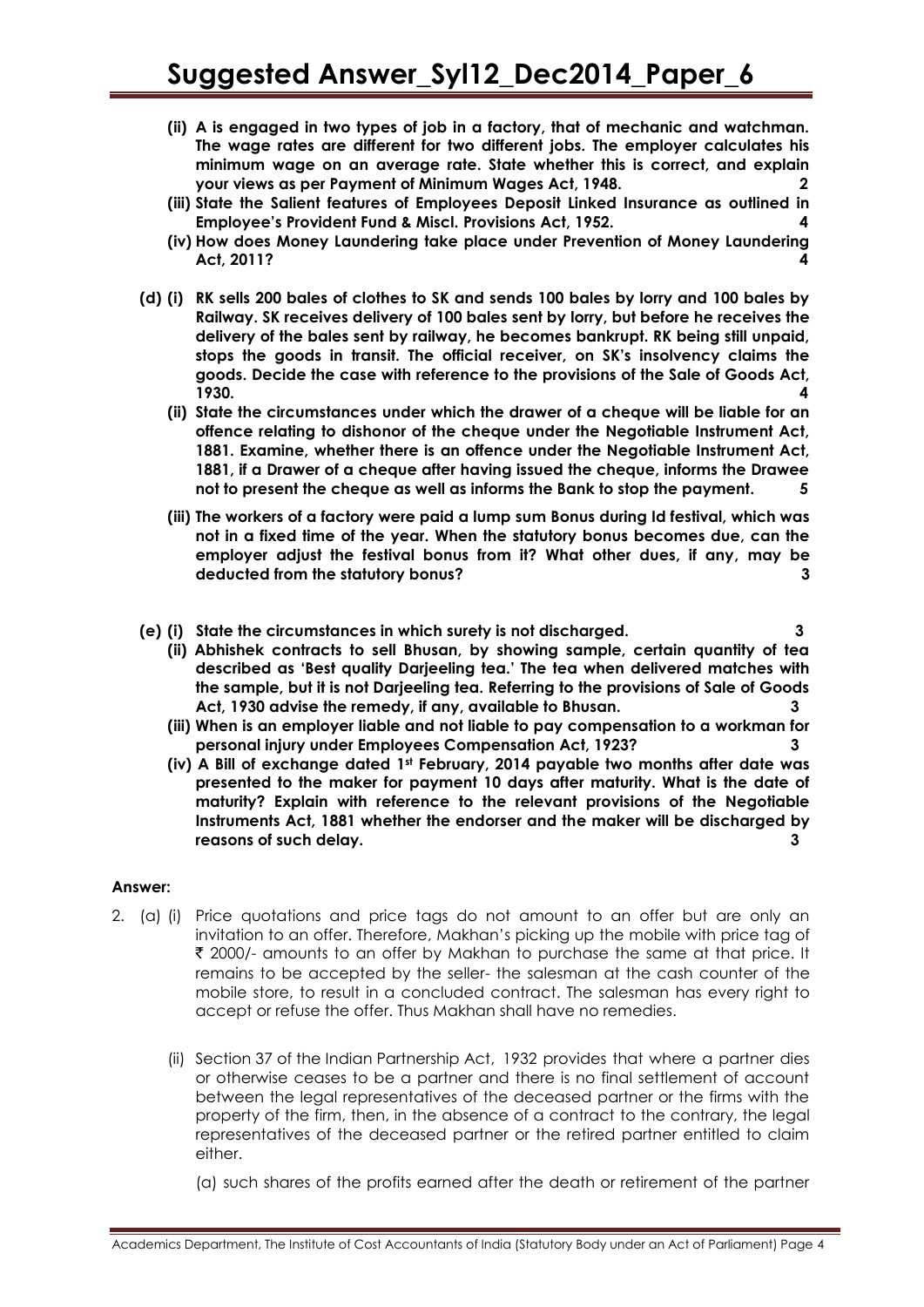which is attribute to the use of his share in the property of the firm; or

(b) interest at the rate of 6 per cent per annum on the amount of his share in the property.

Based on the aforesaid provisions of the Section 37 of the Indian Partnership Act, 1932 in the given problem, A"s representative, at his option, can claim:

- (i) the 20% shares of profits (as per the partnership deed); or
- (ii) Interest at the rate of 6 per cent per annum on the amount of A"s share in the property.
- (iii) According to Section 130 of the Negotiable Instruments Act 1881, a person taking a cheque crossed generally or specially bearing in either case the words, not negotiable shall not have or shall not be able to give a better title to the cheque than the title the person from whom he had. In consequence, if the title of the transferor is defective, the title of the transferee would be vitiated by the defect. Thus, based on the above provisions, it can be concluded that if the holder has a good title, he can still transfer it with a good title but if the transferor has a defective title, the transferee is affected by such defects and he cannot claim the right of a holder in due course by proving that he purchased the instrument in good faith and for value. As Mr. Punit in the given case had obtained the cheque fraudulently, he had no title to it and could not give to the bank any title to the cheque or money and the bank would be liable for the amount of the cheque for encashment. (Great Western Railway Co. Ltd. vs. Londan and County Banking Co.) The answer in the second case would not change and shall remain the same for the reasons given above. Thus Rohan in both the cases shall succeed in his clam from ABC Bank.
- (iv) "Average Pay" as per Industrial Dispute Act means the average of the wages payable to a workman
	- (a) In the case of monthly paid workman in the three complete calendar months.
	- (b) In the case of weekly paid workman in the four complete weeks.
	- (c) In the case of daily paid workman, in the twelve full working days preceding the date on which the average pay becomes payable if the workman had worked for three complete calendar months or four complete weeks or twelve full working days as the case may be and where such calculation cannot be made the average pay shall be calculated as the average of the wages payable to a workman during the period he actually worked.
- (b) (i) The problem relates to the provisions of quasi-contract.

It is to be noted that minors, persons of unsound mind or lunatics and other disqualified persons are incompetent to contract. But, under the provisions of section 68 of Indian Contract Act, 1872 "if necessaries are supplied to a person, who is incompetent to contract, the supplier is entitled to claim the reimbursement from the estate of such person". A supplier would also be entitled to recover the price of necessaries supplied to wives or minor child of the incompetent person, as he is legally bound to support them. Also necessaries would mean "goods suitable to the condition in the life of such person" and not luxuries. Again person liability is not accrued for minors and lunatics; it is only their estate that would be liable. If there is no property nothing would be realizable.

To establish his claim the supplier must prove not only that the goods were supplied to the person who was a minor or a lunatic, but also that they were suitable to his requirement at the time of sale and delivery. It is also to be noted that a person of unsound mind, who has intervals of sound mind can enter into a contract during such period. Thus the burden to prove that **H** is lunatic and he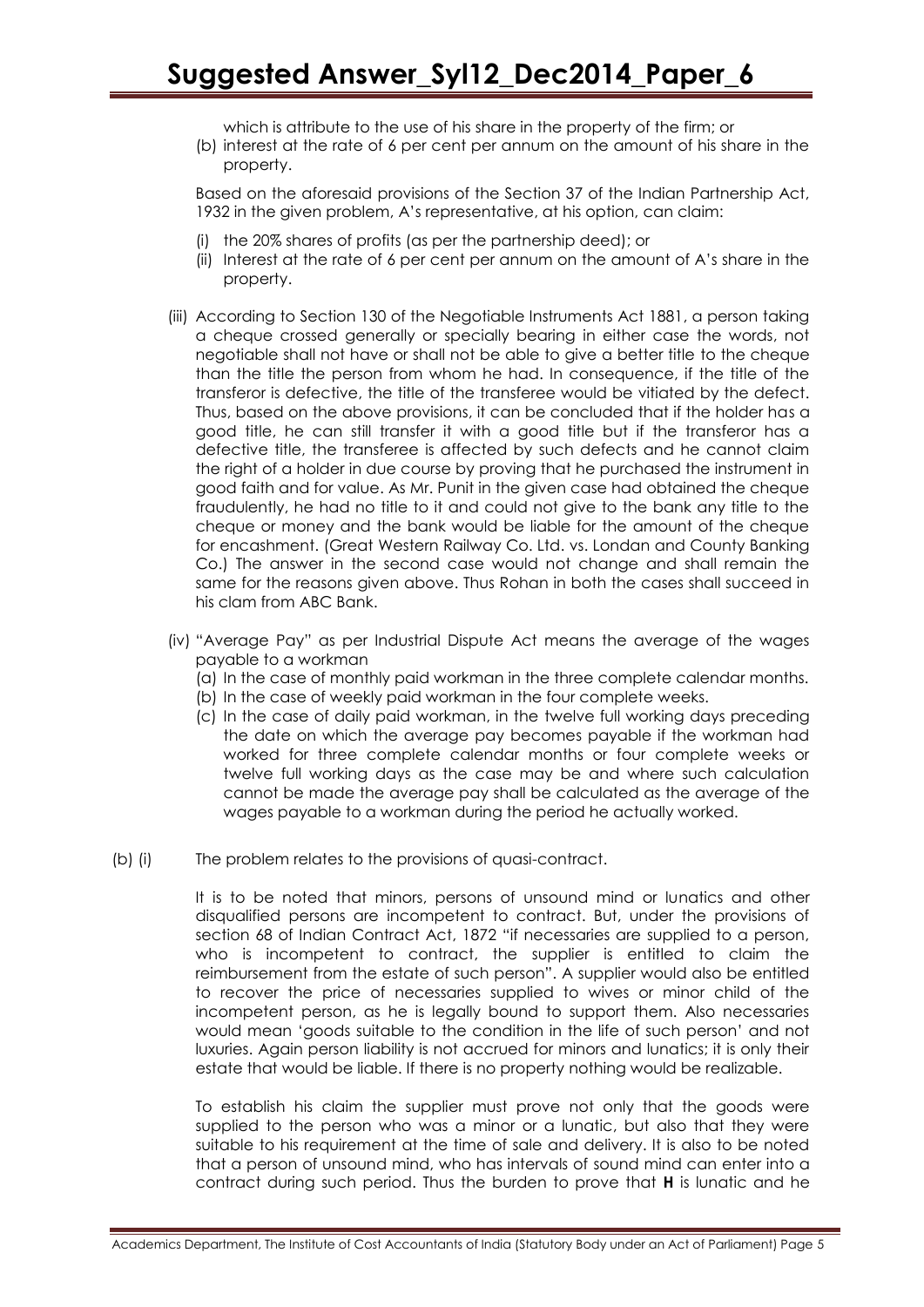was of unsound mind when entered into the contract lies on the seller.

In the given problem, the jeweler would not be entitled for the claim, as a diamond set worth  $\overline{z}$ 10 lakhs for the wife of H, is not a necessity and is surely a luxury.

(ii) Sec 13 of the LLP Act states that a limited liability partnership may change the place of its registered office and file the notice of such change With the Registrar in form 15 within 30 days. Registered office can be changed from one place to another place in the manner provided in the Partnership Agreement, if the agreement is silent then consent of all partners shall be required for changing the place of registered office of limited liability partnership to another place, where the change in place of registered office is from one State to another State, the limited liability partnership having secured creditors shall also obtain consent of such secured creditors.

Where the change in place of registered office is from one state to another state, a general notice, not less than 21 days before filing any notice with Registrar, is required to be published in a daily newspaper published in English and in the principal language of the district in which the registered office of the limited liability partnership is situated and circulating in that district giving notice of change of registered office. However, there is just change in the jurisdiction of one Registrar to the jurisdiction of another Registrar; the limited liability Partnership shall file the notice in Form 15 with the Registrar from where the Limited liability partnership proposes to shift its registered office with a copy thereof for the information to the Registrar under whose Jurisdiction the registered office is proposed to be shifted. Failure to comply with the provision of this section the limited liability partnership and its every partner is liable to be punishable with fine which shall not be less than two thousand rupees but which may extend to twenty five thousand rupees.

- (iii) In case of sale of goods on 'sale or return' basis the property in goods passes from the seller to the buyer in any of the following circumstances as per provisions given under section 24 of the Sale of Goods Act, 1930:
	- (a) When he (buyer) signifies his approval or acceptances to the seller;
	- (b) Where he does any act adopting the transaction, i.e., sells or pledges the goods to a third party and,
	- (c) Where he retains the goods, without giving notice of rejection, beyond the time fixed for the return of goods or beyond a reasonable time (where no time is fixed).

Thus in the given problem, Rohit is deemed to have accepted the sarees by further transaction to Sumit. And Sumit is deemed to have accepted the sarees by further transaction to Mohit. The ownership is thus vests on Sumit till Mohit approves or does any act adopting the transaction. In the meantime the sarees are burnt from the custody of Mohit, and it is assumed that Mohit has handled the sarees with due care. Hence **the loss should fall on Sumit**, because at present he is the owner and risk being associated with ownership unless otherwise agreed between the parties.

(c) (i) As per Section 8 (6) of the Payment of Wages Act 1936 no fines can be recovered after expiry of 90 days from the date on which it is imposed. So ABC Pvt. Ltd. will not be able to recover the fine in November 2014 as the gap exceeded 90 days.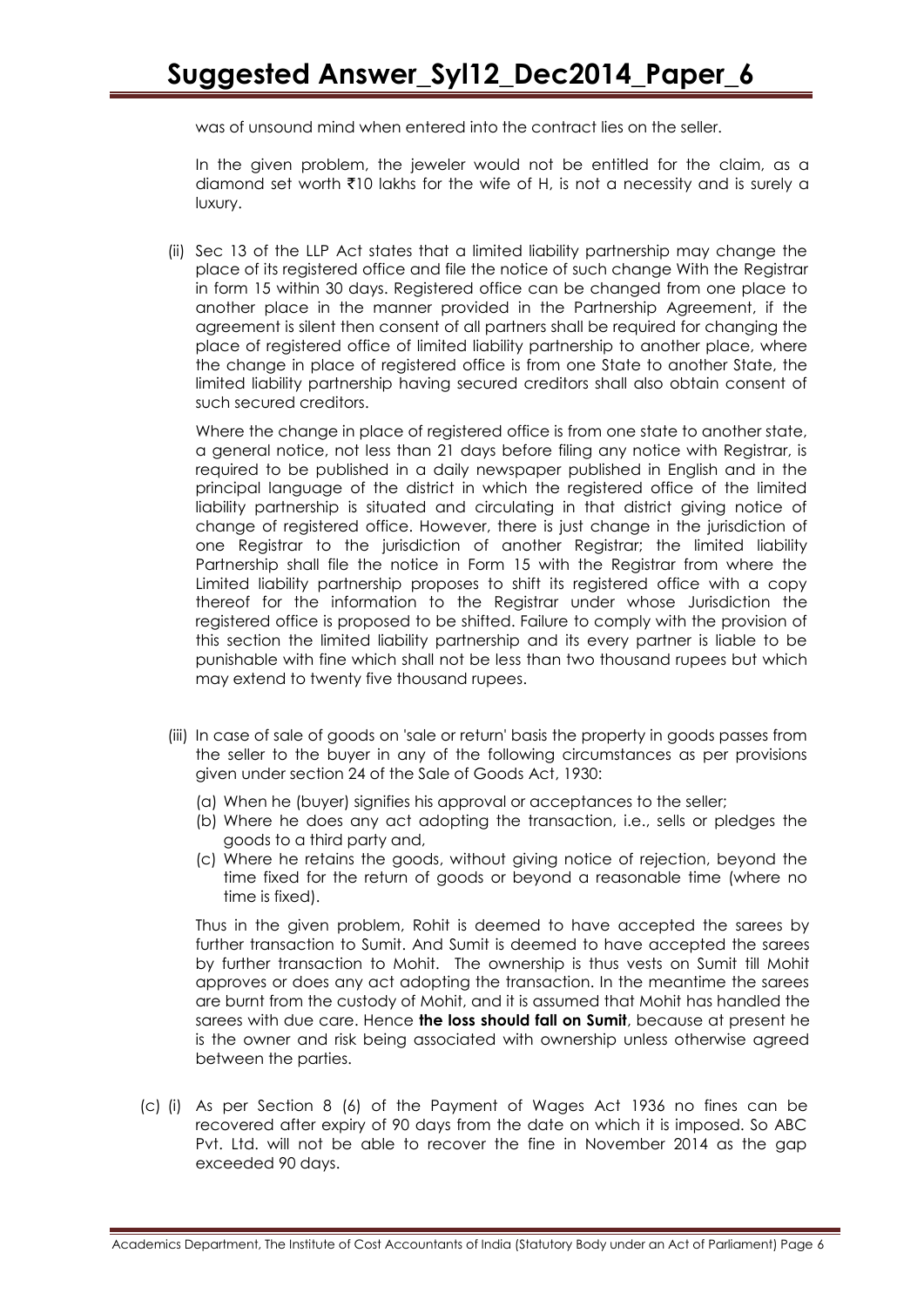- (ii) Where an employee does two or more classes of work, to each of which a different minimum rate of wages is applicable, the employer shall pay to such employee in respect of the time respectively occupied in each such class of work, wages at not less than the minimum rate in force in respect of each such class. Thus employer just cannot pay him at simple average rate of both wages of both classes of job.
- (iii) As per Sec 6C of Employees' Provident Fund & Misc. Provisions Act 1952, the Central Government may, by notification in the Official Gazette, frame a scheme to be called the Employees' Deposit-linked Insurance Scheme for the purpose of providing life insurance benefits to the employees of any establishment or class of establishments to which this Act applies.

There shall be established, as soon as may be after the framing of the Insurance Scheme, a Deposit linked Insurance fund into which shall be paid by the employer from time to time in respect of every such employee in relation to whom he is the employer, such amount, not being more than one percent of the aggregate of the basic wages dearness allowance and retaining allowance (if any) for the time being payable in relation to such employee as the Central Government may, by notification in the Official Gazette, specify. The employer shall pay into the Insurance Fund such further sums of money, not exceeding one fourth of the contribution which he is required to make under subsection (2), as the Central Government may, from time to time, determine to meet all the expenses in connection with the administration of the Insurance scheme other than that expenses towards the cost of any benefits provided by or under that scheme.

The Insurance Fund shall vest in the Central Board and be administered by it in such manner as may be specified in the Insurance Scheme. The Insurance Scheme may provide for all or any of the matters specified in Schedule IV.

The insurance scheme may provide that any of its provisions shall take effect either prospectively or retrospectively on such date as may be specified in this behalf in that scheme.

- (iv) Usually, the process of Money Laundering goes through the following three stages:
	- **(a) Placement** The Money Launderer, who is holding the money generated from criminal activities, introduces the illegal funds into the financial system. This might be done by breaking up large amount of cash into less conspicuous smaller sums which are deposited directly into a Bank Account or by purchasing a series of instruments such as Cheques, Bank Drafts etc., which are then collected and deposited into one or more accounts at another location.
	- **(b) Layering-** The second stage of Money Laundering is layering. In this stage, the Money Launderer typically engages in a series of continuous conversions or movements of funds, within the financial or banking system by way of numerous accounts, so as to hide their true origin and to distance them from their criminal source. The Money Launderer may use various channels for movement of funds, like a series of Bank Accounts, sometimes spread across the globe, especially in those jurisdictions which do not cooperate in anti-Money Laundering investigations.
	- **(c) Integration-** Having successfully processed his criminal profits through the first two stages of Money Laundering, the Launderer then moves to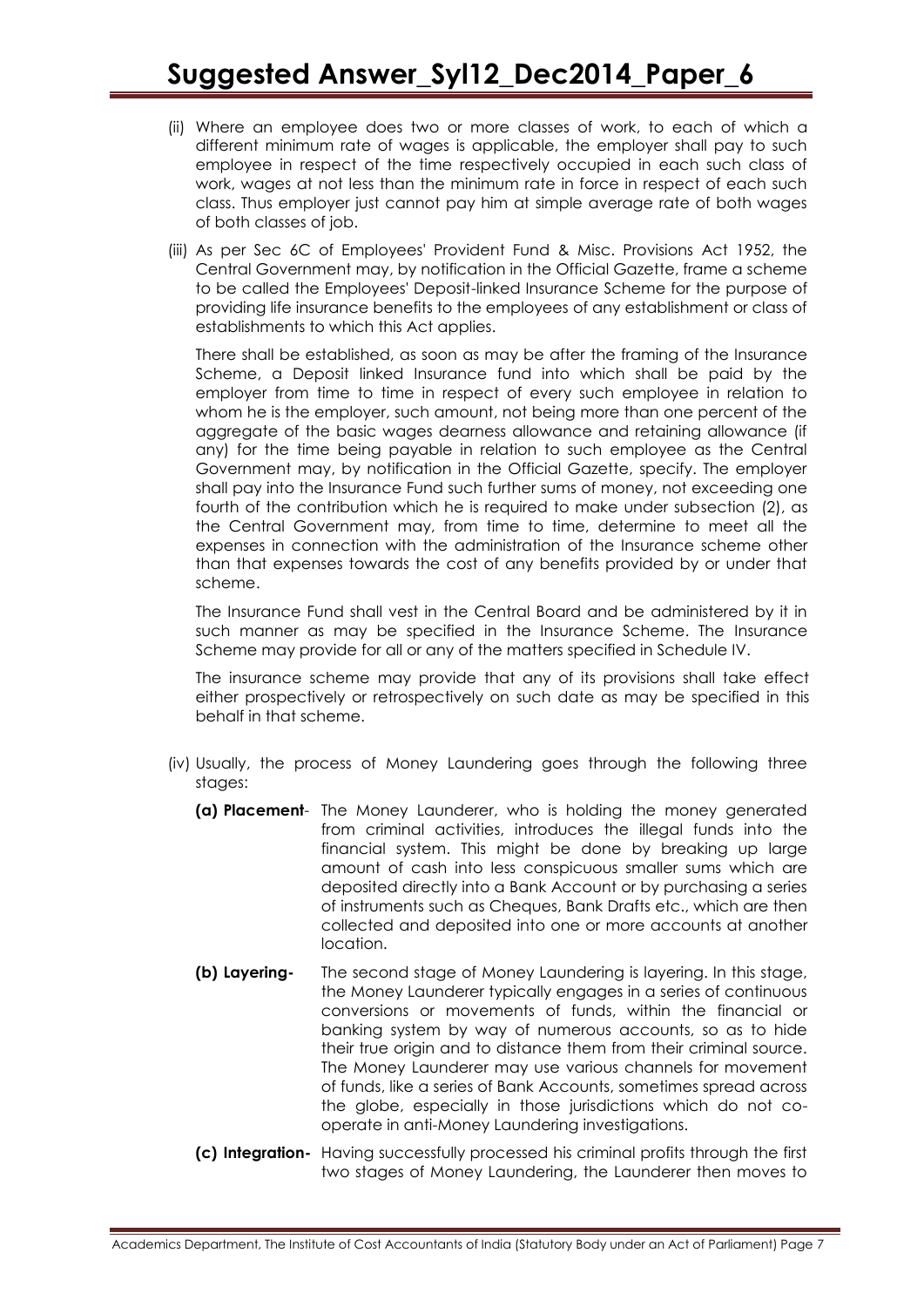this third stage in which the funds reach the legitimate economy, after getting inseparably mixed with the legitimate money earned through legal sources of income. The Money Launder might then choose to invest the funds into real estate, business ventures and luxury assets, etc. so that he can enjoy the laundered money, without any fear of law enforcement agencies.

The above three steps may not always follow each other. At times, illegal money may be mixed with legitimate money, even prior to placement in the financial system. In certain cash rich businesses, like Casinos (Gambling) and Real Estate, the proceeds of crime may be invested without entering the mainstream financial system at all.

(d) (i) Section 50, of Sale of Goods Act, states that, subject to the provisions of this Act, when the buyer of goods becomes insolvent, the unpaid seller who has parted with the possession of the goods has the right of stopping them in transit, that is to say, he may resume possession of the goods as long as they are in course of transit and retain them until payment of tender of the price.

Hence the major rules applicable would be:

- (a) The seller must be unpaid
- (b) He must have parted with the possession of goods
- (c) The goods must be in transit
- (d) The buyer must have become insolvent

Applying the above provisions in the given case, we may conclude that RK being unpaid, can stop the 100 bales of cloth sent by railway as these goods are still in transit and SK has become insolvent.

- (ii) On dishonour of a cheque the drawer is punishable with imprisonment for a term not exceeding two years or with a fine not exceeding twice the amount of a cheque or with both of the following conditions are fulfilled:
	- (a) if the cheque is returned by the bank unpaid due to insufficiency of funds in the account of drawer.
	- (b) If the cheque was drawn to discharge a legally enforceable debt or other liability in whole or part of it.
	- (c) If the cheque has been presented to the bank within a period of three months from the date on which it is drawn on or within the period of its validity, whichever is earlier.
	- (d) If the payee or the holder in due course of the cheque has given a written notice demanding payment within 30 days from the drawer on receipt of information of dishonour of cheque from the bank.
	- (e) If the drawer has failed to make payment within 15 days of the receipt of the said notice. (Section 13S)
	- (f) If the payee or a holder in due course has made a complaint within one month of cause of action arising under Section 138 (Section 142)

**Case Laws:** The Supreme Court held in Modi Cements ltd. Vs. Kuchil Kumar Nandi held that once a cheque is issued by the drawer, a presumption under Section 139 follows (i.e. the cheque has been issued for the discharge of any debt or other liability) and merely because the drawer issued a notice thereafter to the drawee as to the bank for stoppage of payment, it will not preclude an action under Section 138. Hence, the drawer of the cheque will be liable for the offence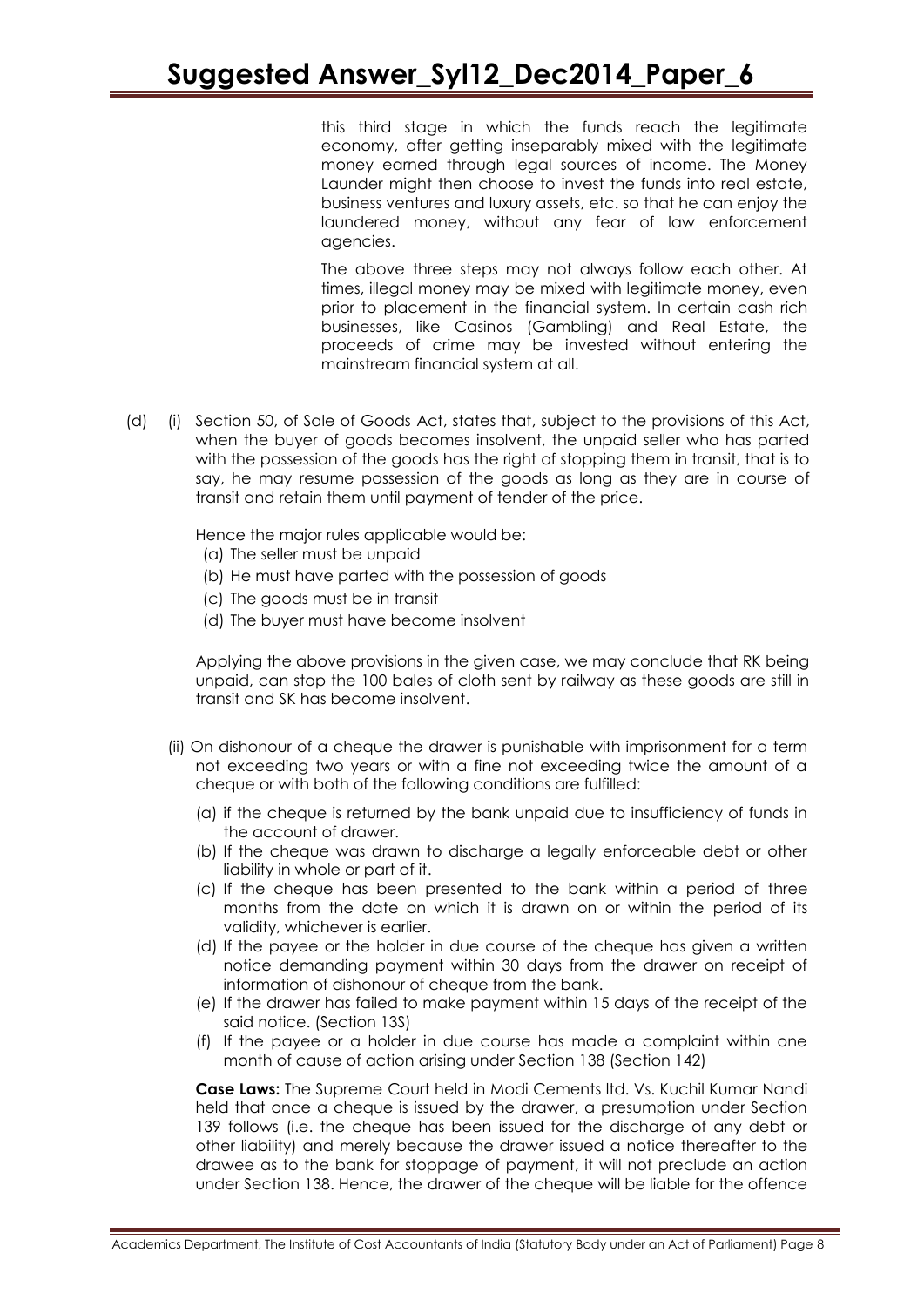under Section 138 for dishonour of cheque.

(iii) It is very customary these days to pay interim bonus in the form of puja bonus or other customary bonus, then the employer is entitled to deduct the amount of bonus so paid from the amount of bonus payable by him to the employee under this Act in respect of that accounting year and the employee will be entitled to receive only the balance.

Moreover, if an employee is found guilty of misconduct causing financial loss to the employer, then, the employer can deduct the amount of loss from the amount of bonus payable by him to the employee under this Act in respect of that accounting year only.

Again, if an employee has not worked for all the working days in an accounting year, the minimum bonus of one hundred rupees or, as the case may be, of sixty rupees, if such bonus is higher than 8.33 per cent of his salary or wage for the days he has worked in that accounting year, is proportionately reduced.

- (e) (i) As per provisions of Indian Contract Act, 1872 Surety is not discharged in following circumstances
	- **(a) When Agreements made with third person to give time to principal debtor (Section 136)** Where a contract to give time to the principal debtor is made by the creditor with a third person and not with the principal debtor, the surety is not discharged.

#### **(b) Creditor's Forbearance to Sue (Section 137)**

Mere forbearance on the part of the creditor to sue the principal debtor or to enforce any other remedy against him does not, in the absence of any provision in the guarantee to the contrary, discharge the surety.

#### **(c) Release of One Co-Surety (Section 138)**

Where there are co-sureties, a release by the creditor of one of them does not discharge the others: neither does it free the surety so released from his responsibility to the other sureties.

(ii) Sale by sample is described in Sec 17 of the Sale of Goods Act, 1930.

A contract of sale is a contract for sale by sample where there is a term in the contract, express or implied, to that effect. In the case of a contract for sale by sample there is an implied condition-

- That the bulk shall correspond with the sample in quality.
- That they shall have a reasonable opportunity of comparing the bulk with the sample.
- That the goods shall be free from any defect, rendering them unmerchantable, which would not be apparent on reasonable examination of the goods.

In a contract for sale of brand by sample, Bhusan is entitled to return the tea and claim refund of money as there is breach of condition.

#### (iii) **Employer to pay compensation:**

In case a personal injury is caused to a workman by accident arising out of and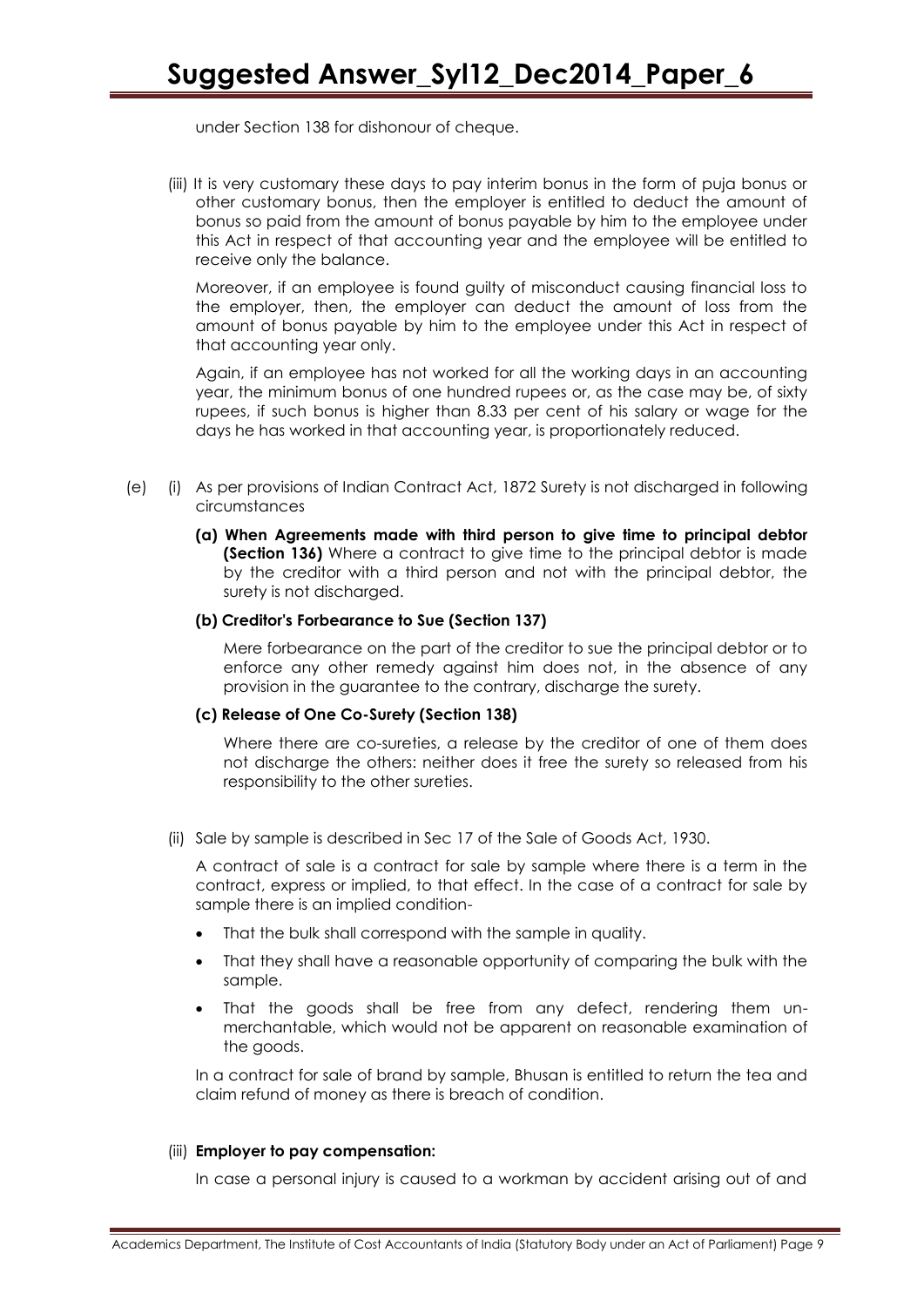in the course of his employment, his employer is liable to pay compensation in accordance with the provision of the Act within 30 days from the date when it fell due otherwise he would also be liable to pay interest and penalty.

#### **When employer is not liable:**

An employer is not liable to pay compensation for personal injury caused to an employee by accident arising out of and in the course of employment –

- (a) If the injury does not result in total or partial disablement of the employee for a period exceeding 3 days;
- (b) If the injury, not resulting in death, or permanent total disablement, is caused by an accident which is directly attributable to –
	- 1. The employee having been at the time of the accident under the influence of drink or drugs; or
	- 2. The willful disobedience of the employee to an order expressly given, or to a rule expressly framed for the purpose of securing the safety of the employees; or
	- 3. The willful removal or disregard by the employee of any safety guard or other device (which is an offence under the factories Act, 1948) which he knew to have been provided for the purpose of securing the safety of the employees.

If these defences were not available to an employer, an employee may be induced to cause to himself an injury by his own acts and to claim compensation from the employer.

(iv) The due date of maturity is 4th April (i.e., 3rd day after two months)

Promissory notes, bills of exchange and cheques must be presented for payment at the due date of maturity to the maker, acceptor or drawee thereof respectively, by or on behalf of the holder. In default of such presentment, the other parties to the instrument (i. e., parties other than the parties primarily liable) are not liable thereon to such holder. If authorized by agreement or usage, a presentation through the post office by means of a registered letter is sufficient (section 64). So, the Endorser is discharged due to delayed presentment for payment, and the primary party (i.e., Maker of the instrument) continues to be liable.

#### **3. Answer any two questions: 8 x 2 = 16**

- **(a) (i) The Board of Directors of Tribhuvan Ltd. have allotted shares to the investors of the company without issuing a prospectus or filing a statement in lieu of prospectus with the Registrar of Companies, Chennai. Explain the remedies available to the investors in this regard. 3**
	- **(ii) Explain amended Gromme Code 2005 under "Transparency" in Germany Corporate Governance. 3**
	- **(iii) Is there any provision for exemption from Disclosure of Information under RTI Act, 2005? 2**
- **(b) (i) Explain provisions of the Companies Act, 2013 regarding document containing offer of securities for sale to be deemed prospectus. 5**
	- **(ii) Mr. Ghosh made an application with requisite fees to a Public Authority of A Ltd. for an information which is held by another Public Authority of B Ltd. Whether the**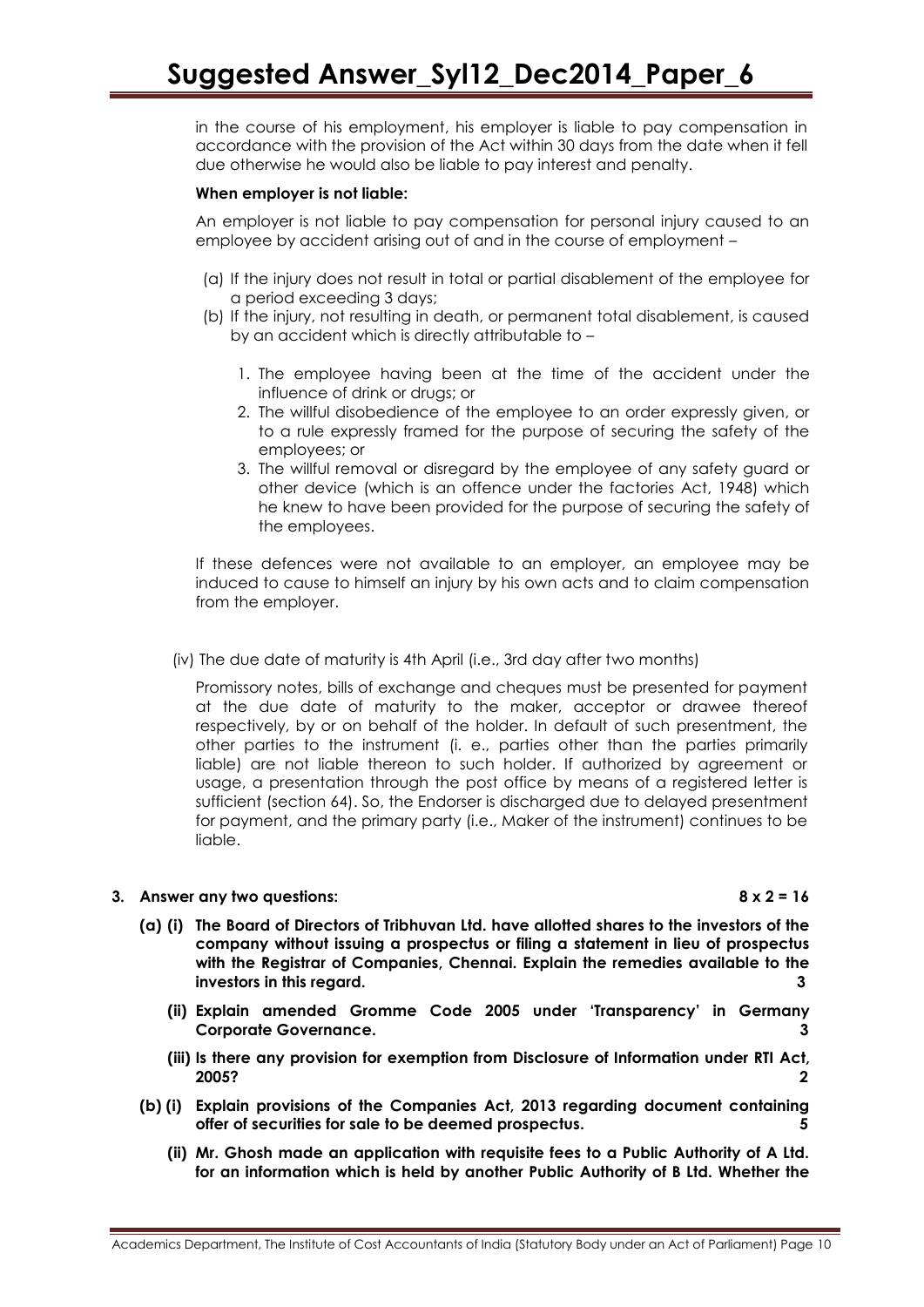**Public authority of A ltd. will reject the application or take any action. If so, is there any time limit to be complied with by Public Authority of A Ltd? 3**

- **(c) (i) A textile mill appoints M/s Niren Shah & Co., Cost Accountants to get its cost records audited as per sec. 233B of the Companies Act, 1956. State the role of the Audit Committee of the company for such appointment. 3**
	- **(ii) What are the benefits of XBRL Web Services deployment? 5**

### **Answer:**

- 3. (a) (i) According to the provisions of Section 70 and 71 of the Companies Act, 1956 any allotment of shares by a company without filling of prospectus or filling a statement in lieu of prospectus will become irregular allotment. The effect of it is that the allotment made by Tribhuvan Ltd. will become voidable at the instance of the allotee i.e. the applicant for the shares, within two months after holding of the statutory meeting of the company, and not later or, in case where the company is not required to hold a statutory meeting or where allotment is made after holding of the statutory meeting or, within a period of two months from the date of allotment and not later. The allotment is voidable at the option of the investor applicant even if the company is in course of winding up. Further, the directors liable for the default are also liable to compensate the company and the allottee respectively for any loss damages or cost which the company or the allottee may have sustained or incurred thereby. There is a time limit of two years for claiming damages for loss etc. by the investors.
	- (ii) The code provides that the management board should disclose immediately any facts that might affect the enterprise's activities and which are not publicly known. The report emphasizes that all shareholders should be treated equally in respect of information disclosure and that the company may use appropriate media, such as the internet, to inform the shareholders and investors in an efficient and timely manner, there is disclosure required in terms of the shareholdings, including options and derivatives, that are held by individual management board and supervisory board members. These must be reported if they directly or indirectly exceed 1 percent of the share issued by the company. The code also states:" if the entire holdings of all of the management board and supervisory board exceed 1 percent of the shares issued by the company, these shall be reported separately according to the management board and supervisory board'. These disclosures should all be included in the Corporate Governance report.
	- (iii) Sub-section (1) of section 8 and section 9 of the Act enumerate the types of information which is exempt from disclosure. Sub-section (2) of section 8, however, provides that information exempted under sub-section (1) or exempted under the Official Secrets Act, 1923 can be disclosed if public interest in disclosure overweighs the harm to the protected interest.

#### (b) (i) **Document containing offer of securities for sale to be deemed prospectus-**

The section 25 of the Companies Act, 2013 seeks to provide that any document by which the offer or sale of shares or debentures to the public is made shall for all purpose be treated as prospectus issued by the company.

Act lays down the following provisions-

(a) **Document by which offer for sale to the public is made**: According to the given provision where a company allots or agrees to allot any securities of the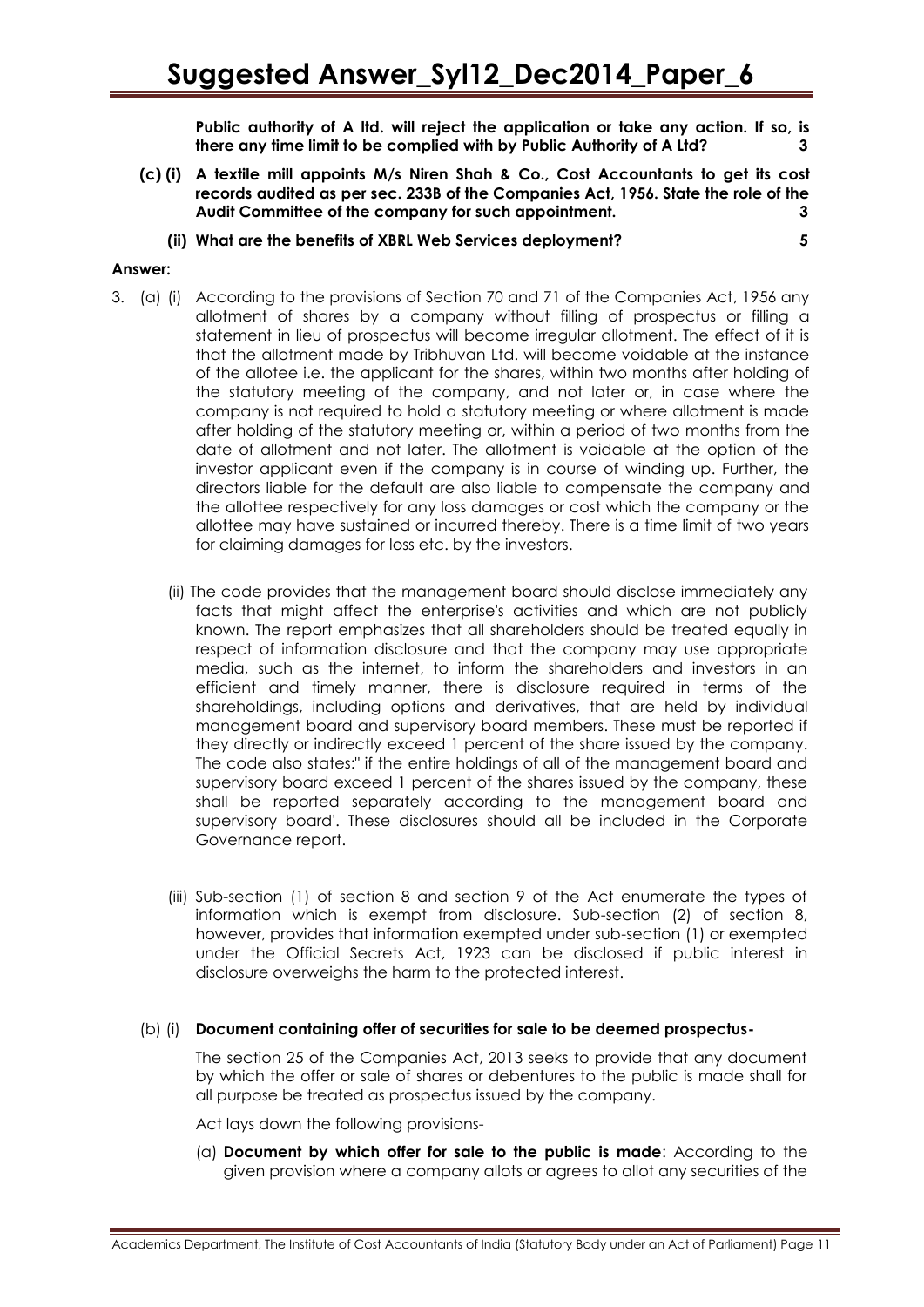company to all or any of those securities being offered for sale to the public, then any document by which the offer for sale to the public is made-shall be deemed to be a prospectus issued by the company.

- (b) **Contents of prospectus and the liability**: All enactments and rules of law as to the contents of prospectus and as to liability in respect of mis-statements, in and omissions from prospectus, or otherwise relating to prospectus, shall apply with the modifications [as specified in sub-sections (3) and (4) and shall have effect as if the securities had been offered to the public for subscription and as if persons accepting the offer in respect of any securities were subscribers for those securities. The liability, if any, of the persons by whom the offer is made in respect of misstatements contained in the document or otherwise in respect thereof, remains same as that in the case of a prospectus.
- (c) **Securities must be offered for sale to the public**: For the purpose of this Act, it shall be evident that an allotment of, or an agreement to allot, securities was made with a view to the securities being offered for sale to the public if it is shown-
	- 1. that an offer of the securities or of any of them for sale to the public was made within six months after the allotment or agreement to allot; or
	- 2. that at the date when the offer was made, the whole consideration to be received by the company in respect of the securities had not been received by it.
- (d) **Person making an offer is a company or firm**: Where a person making an offer to which this section relates is a company or a firm, it shall be sufficient if the document, that is deemed to be prospectus, is signed on behalf of the company or firm (i) by two directors of the company or (ii) by not less than one-half of the partners in the firm, as the case may be.
- (ii) As per provisions of section 6(3) of Right to Information Act, 2005, where an application is made to a public authority requesting for an information which is held by another authority.

The subject matter of which is more closely connected with the functions of another public authority, the public authority to which such application is made shall transfer the application or such part of it as may be appropriate to that other public authority and inform the applicant immediately about such transfer.

Such transfer shall be made as soon as possible but in not later than five days from the date of receipt of application.

(c) (i) The company required to get its cost records audited under section 233B (1) of the Companies Act, 1956 shall appoint a cost auditor who is a Cost Accountant as defined in clauses (b) of sub-section (1) of section 2 of the Cost and Works Accountants Act, 1959 (23 of 1959) and who holds a valid certificate of practice under sub-section (1) of section 6 of that Act and includes a firm of Cost Accountants.

The audit Committee of the Board shall be the first point of reference regarding the appointment of cost auditors.

The Audit Committee shall ensure that the cost auditor is free from any disqualifications as specified under section 233B (5) read with section 224 and sub section (3) or sub-section (4) of section 226 of the Companies Act 1956. While a cost auditor shall have prime responsibility to ensure that he does not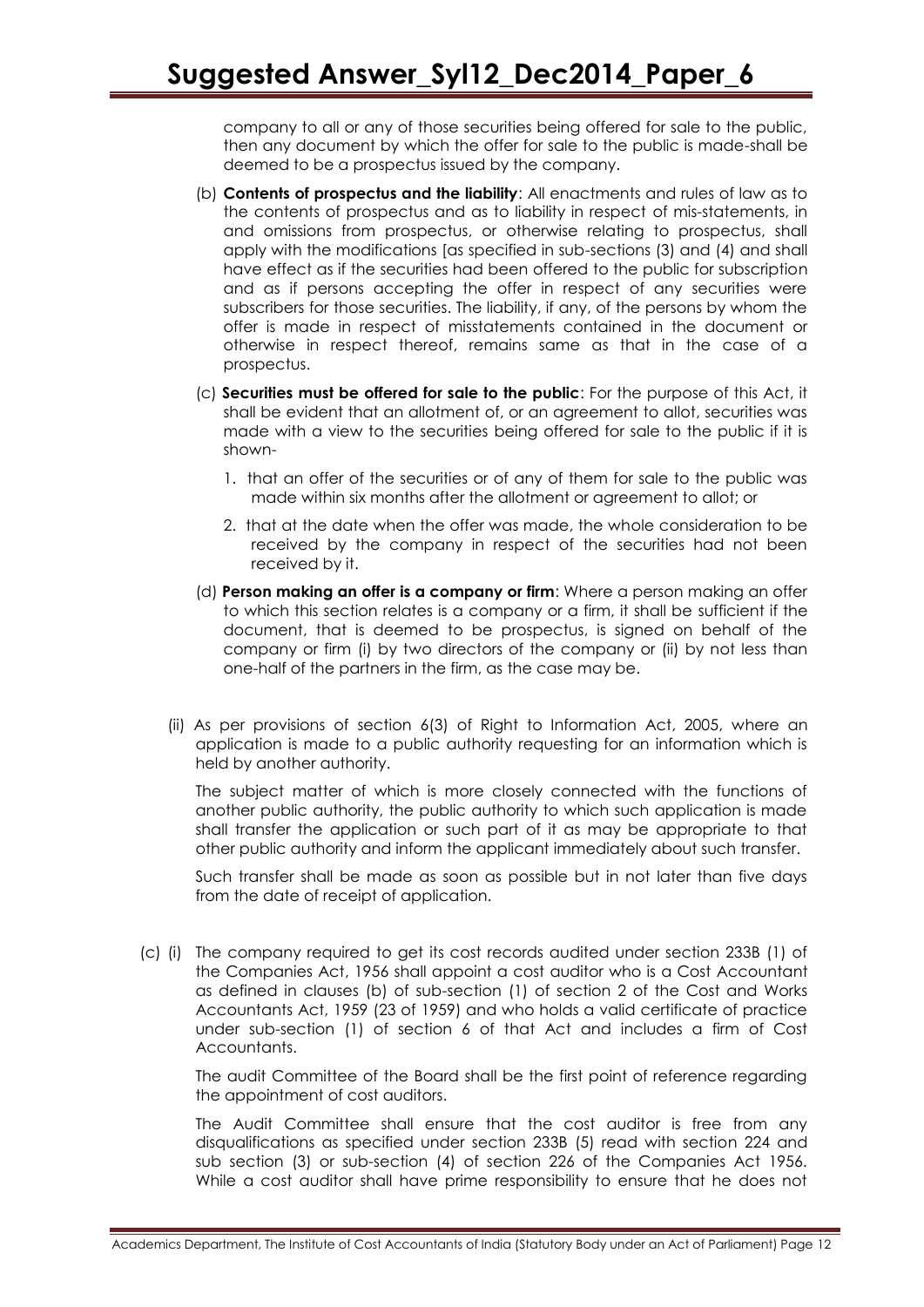violate the limits specified under section 224 (1-B) of the Companies Act 1956, the Audit Committee shall also be responsible for such compliance by the cost auditor.

The Audit Committee shall obtain a certificate from the cost auditor certifying his/its independence and arm's length relationship with the company.

- (ii) Implementing XBRL Web services offers regulators and other government entities the following benefits:
	- Automated and more reliable exchange of regulatory and financial information across all software formats and technologies, including the internet.
	- Reduced or eliminated manual data re-entry, lowering risks associated with transcription errors.
	- Lowered costs of preparing and distributing regulatory reports and related information, such as instructions, definitions etc.
	- Improved access to financial information reported by regulated entities through a format which enhances information re-usability.
	- Lowered production costs, greater reliability and faster processing speed for more timely, accurate and informed regulatory assessments.
	- Increased efficiency of regulatory assessments and analytics.
	- Accelerated changes to and adoption of reporting standards and requirements through an extensible, flexible platform that facilitates and thereby accelerates changes in and adoption of reporting standards.
	- Collaborative nature of XBRL process provides regulators with input on the standards via enhanced communication and cooperation between regulators and respective industry organizations.
	- Reduced cost of regulation by spreading development and maintenance among collaborating organizations.

XBRL Web services are currently being used in the US, Europe and Asia for several different types of regulatory reporting, including

- Bank position reports consisting of thousands of individual data points collected by regulatory authorities.
- Company financial reports consisting not only of individual data points, but also text disclosures of policies, tabular schedules of assets, consolidations and a myriad of notes under a variety of accounting standards.
- Business statistical information.

| 4. Answer any two questions: |                                                                                               | $8x2=16$ |
|------------------------------|-----------------------------------------------------------------------------------------------|----------|
|                              | (a) (i) "Ethics are desirable for every business." Comment.                                   | 5        |
|                              | (a) Explain the concept of value free ethics.                                                 | 3        |
| (b) (i)                      | Explain Business ethics as professional ethics.                                               | 4        |
| (ii)                         | Discuss the ways of creating an ethical accounting environment.                               | 4        |
| $(C)$ (i)                    | What is the concept of ethical dilemma in context of finance and accounting<br>professionals? |          |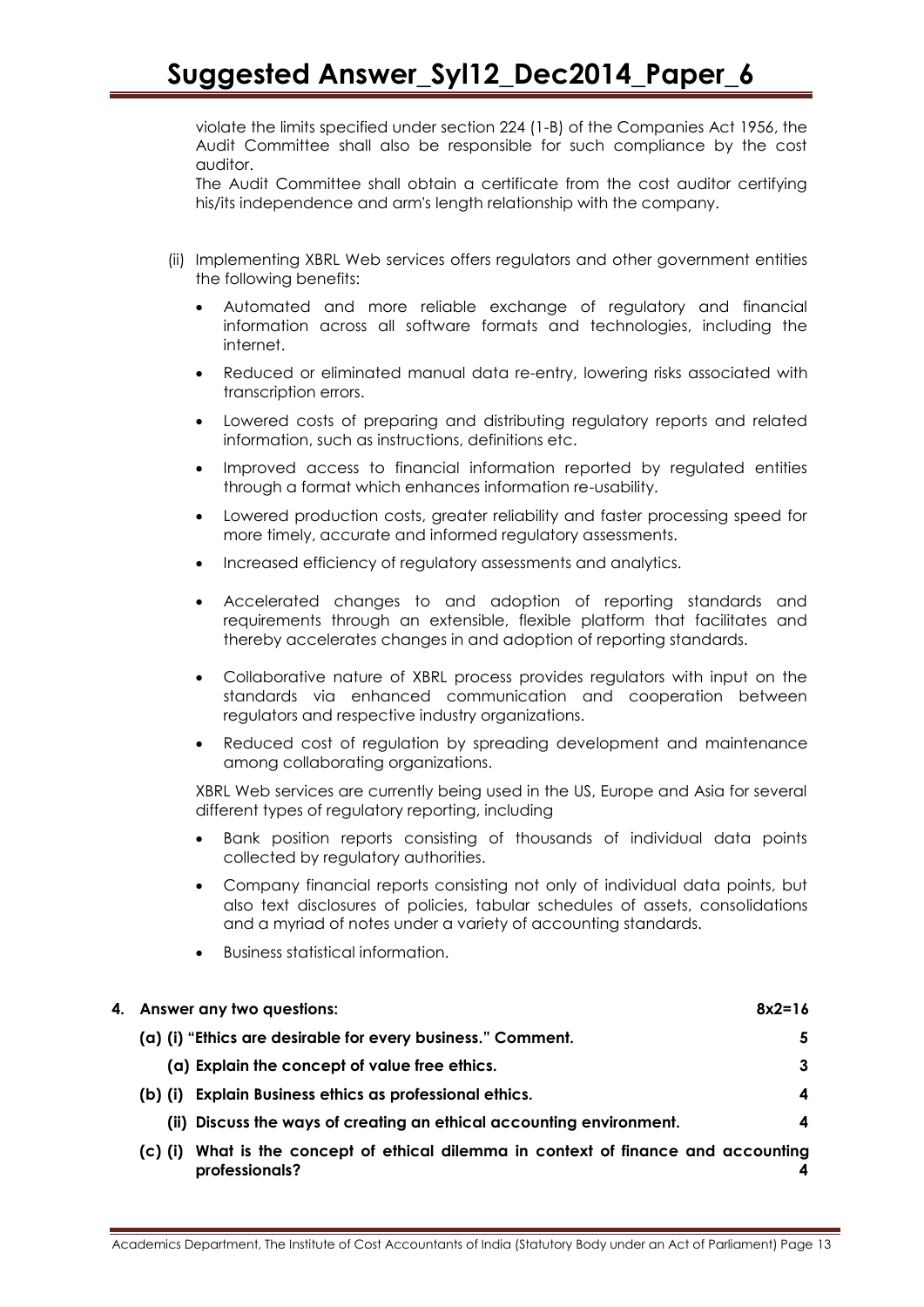#### **(ii) Differentiate between ethical code and contract. 4**

#### **Answer:**

#### 4. (a) (i) **Need for Business Ethics**

Business ethics is currently a very prominent business topic, and the debates and dilemmas surrounding business ethics have attracted enormous amount of attention from different quarters of organizations and society. Hence, it has emerged as an increasingly important area of study. Some of the major reasons why a good understanding of business ethics is important can be stated as follows:-

- **Stop business malpractices:** Business malpractices are harmful to the consumers. Business ethics help to stop these business malpractices.
- **Improve customers' confidence:** Business ethics are needed to improve the customers' confidence about the quality, quantity, price etc. of the products.
- **Survival of business:** Business ethics are mandatory for the survival of business. The businessmen who do not follow it will have short-term success, but they will fail in the long run. This is because they can cheat a consumer only once. After that, the consumer will not buy goods from that businessman.
- **Safeguarding consumers' rights:** Consumer sovereignty cannot be either ruled out or denied. Business can survive so long it enjoys the patronage of consumer. Business ethics are must to safeguard the rights of the consumers.
- **Protecting employees and shareholders:** Business ethics protects employees and shareholders from exploitation through unfair trade practices.
- **Develops good relations:** Business ethics are important to develop good and friendly relations between business and society.
- **Creates good image:** Business ethics create a good image for the business and businessmen.
- **Smooth functioning:** If the business follows all the business ethics, then the employees, shareholders, consumers, dealers and suppliers will be all happy.
- **Consumer movement:** Business ethics are gaining importance because of the growth of the consumer movement. Gone are the days when the consumer can be taken for ride by the unscrupulous businessmen by their false propaganda and false claims, unfair trade practices.
- **Consumer satisfaction:** Today the consumer is the king of the market. Any business simply cannot survive without the consumers. Therefore, the main aim or objective of business is consumer satisfaction.
- **Importance of labor:** Labour i.e. employees or workers play a very crucial role in the success of a business. Therefore, business must use business ethics while dealing with the employees.
- **Healthy competition:** The business must use business ethics while dealing with the competitors. They must have healthy competition with the competitors. They must avoid monopoly. This is because a monopoly is harmful to the consumers.
- (ii) The concept of Value-free' business ethics appears to be quite appealing to businessmen. It is as though it may be pursued devoid of all rules within a social vacuum. The concept of value free ethics found application in economics in a rather ironical fashion. Ludwig von Mises known as the father of the Austrian School of Economics, proposed the pure theory of economics, stating that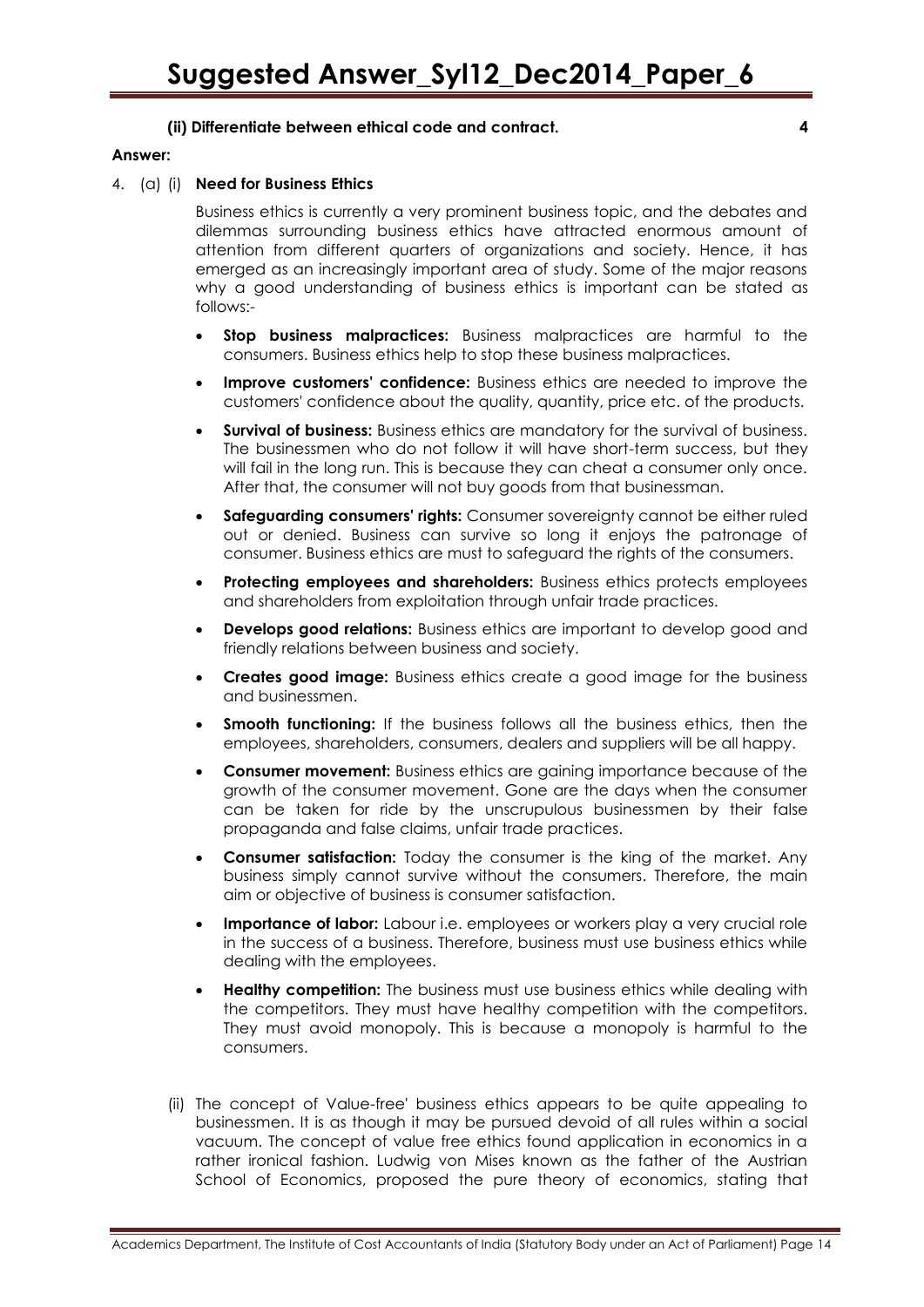# **Suggested Answer\_Syl12\_Dec2014\_Paper\_6**

economic concepts are a priori, that is, they are not dependent on experience, but are purely virtual concepts. The concept of choice, for instance, is a pure concept. It is immaterial whether one chooses water or wine, but the concept in itself is free of such particular elements. Hence, choice is value-free (wertfrei). Applied to ethics, it would mean that we should be able to study the principles of this discipline, such as goodness, truth, justice, honour, etc. in their pure form. It is obvious that such value-free ethics, when understood in the right sense, leads us to study meta- ethics or the fundamental principles of ethics as a pure science. However, if we are to apply an ethical standard to such a study, it would be called a pure study of values not value free ethics.

(b) (i) Just as a society functions on the social codes of conduct and a country is governed by its constitution, a business is run on corporate codes. In other words, there is a professional code of conduct for any business. These codes keep evolving as other things around evolve and develop. Therefore, not only should business be defined within the confines of ethics, but it should be practiced strictly under its own professional code of conduct. This distinction helps to orient the general principles of ethics and business to a particular activity. The principles, however, do not change.

Ethical behaviour is particularly important to professions and to business:

It matters to the professions because the complexity of what they do mean that there has to be trust by the user in what they do, or they have no purpose.

It matters to business because investors will not back a company that will not report fairly and customers, increasingly, will not buy from a business that is not acting in the wider interests of society.

Deciding what is the right thing to do can be challenging. We all face numerous personal, social and organisational pressures which influence our decisions and actions. Sometimes it is easy to assume that compliance with legislation, regulations and policies and procedures equates to doing the right thing. By its nature, a compliance approach to decision-making cannot cover all types of situations and eventualities. Even when a specific circumstance is addressed by a rule, compliance is often with the letter of the rule, not its spirit. What is needed is a principles based approach to decision-making, which encourages deliberation, judgment and responsibility**.**

The character of a true professional remains undivided, whether at work or at home. Our roles may change from time to time and from place to place but the integrity of our character should be maintained.

Business ethics, thus, professionally adheres to a code of conduct that is in accordance with the normative principles. Further, it may be concretely stated that professionals bear the following marked characteristics: (i) competency of educational qualification, (ii) professional skills, and (iii) compensation (salary/remuneration, etc.).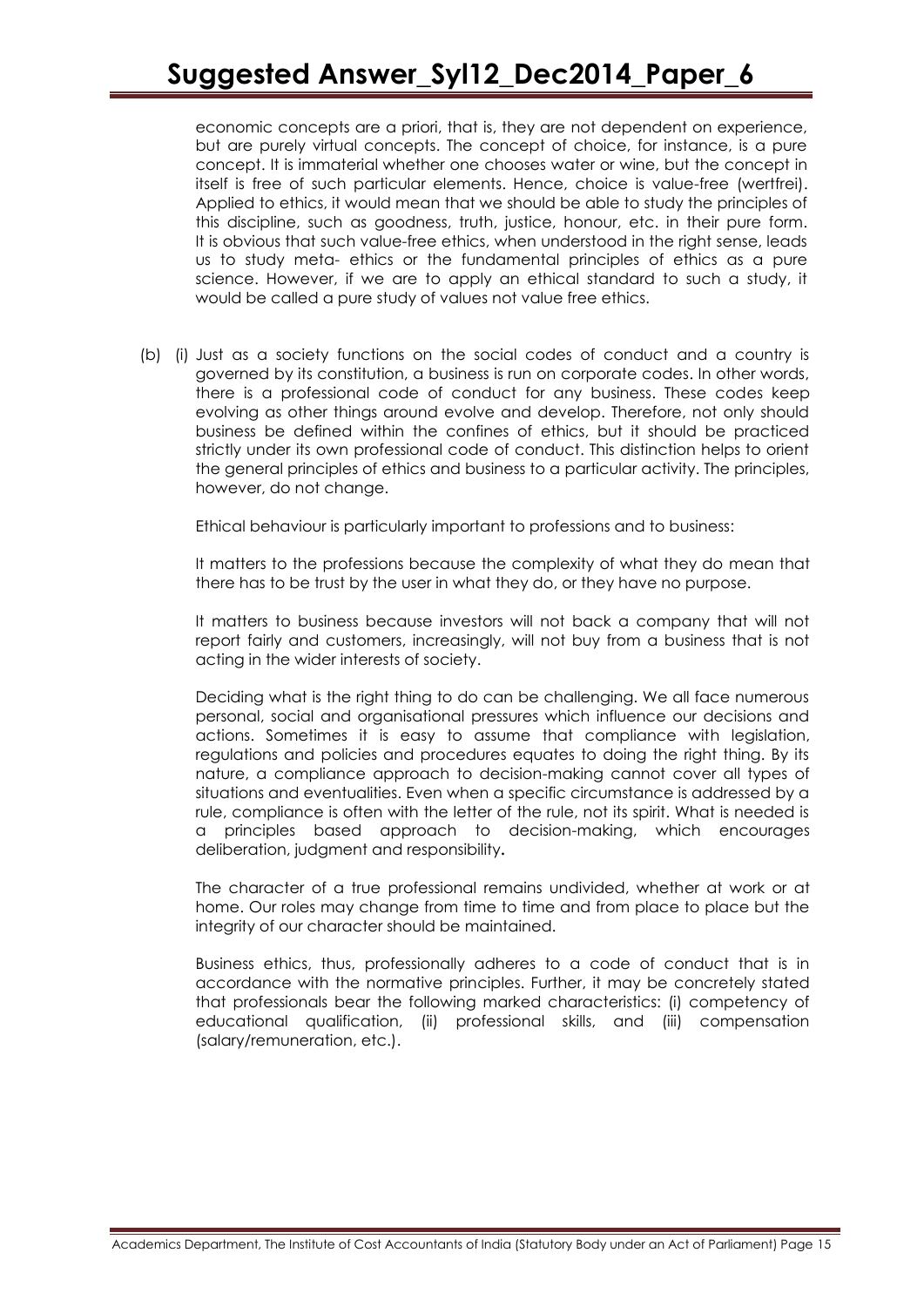# **Suggested Answer\_Syl12\_Dec2014\_Paper\_6**



(ii) Creating an ethical accounting environment:

The following three points need to be addressed for creating a sound ethical environment in any company

- (a) **Employee awareness**: It should be noted and ensured that employees are aware of their legal and ethical responsibilities. Organisation should train and motivate employees toward ethical behavior. Top management should initiate steps in developing such an ethical environment.
- (b) **Encouraging communication**: Ethical organization need to provide channels through which employees can communicate with concerned Managers, for reporting frauds, mismanagement or any other form of detrimental behavior. In India Wipro has introduced a helpline comprising of senior members of the company who are available for guidance on any moral, legal or ethical issues that an employee of the company may face.
- (c) **Ensuring fair treatment to Whistle Blowers**: A person or an employee who reports fraud, mismanagement or any other detrimental practices to the concerned managers is called Whistle Blower. Organisation should ensure protection and fair treatment to Whistle Blowers to reduce fraud. However, needless to say that appreciation is much more needed from within company rather than outside.
- (c) (i) The term ethics, refers to moral principles, which guide the conduct of individuals. Ethical behavior implies actions ought to have taken after considering the impact on society and other stakeholders. Accounting and finance professionals have onerous duty and obligation to report the wrongs, even if they are done at the top. This often brings them into a situation of ethical dilemmas, which arise when finance and accounting professionals need to choose from amongst alternatives involving-
	- (a) significant value conflicts among differing interest
	- (b) actual alternatives which can all be justified and
	- (c) significant consequences to all stakeholders for example in preparing a profit forecast for launching a new product to be financed by external debt. A finance and accounting professional should decide between
		- 1. Projecting unrealistic high revenue and mislead the lunching institution in